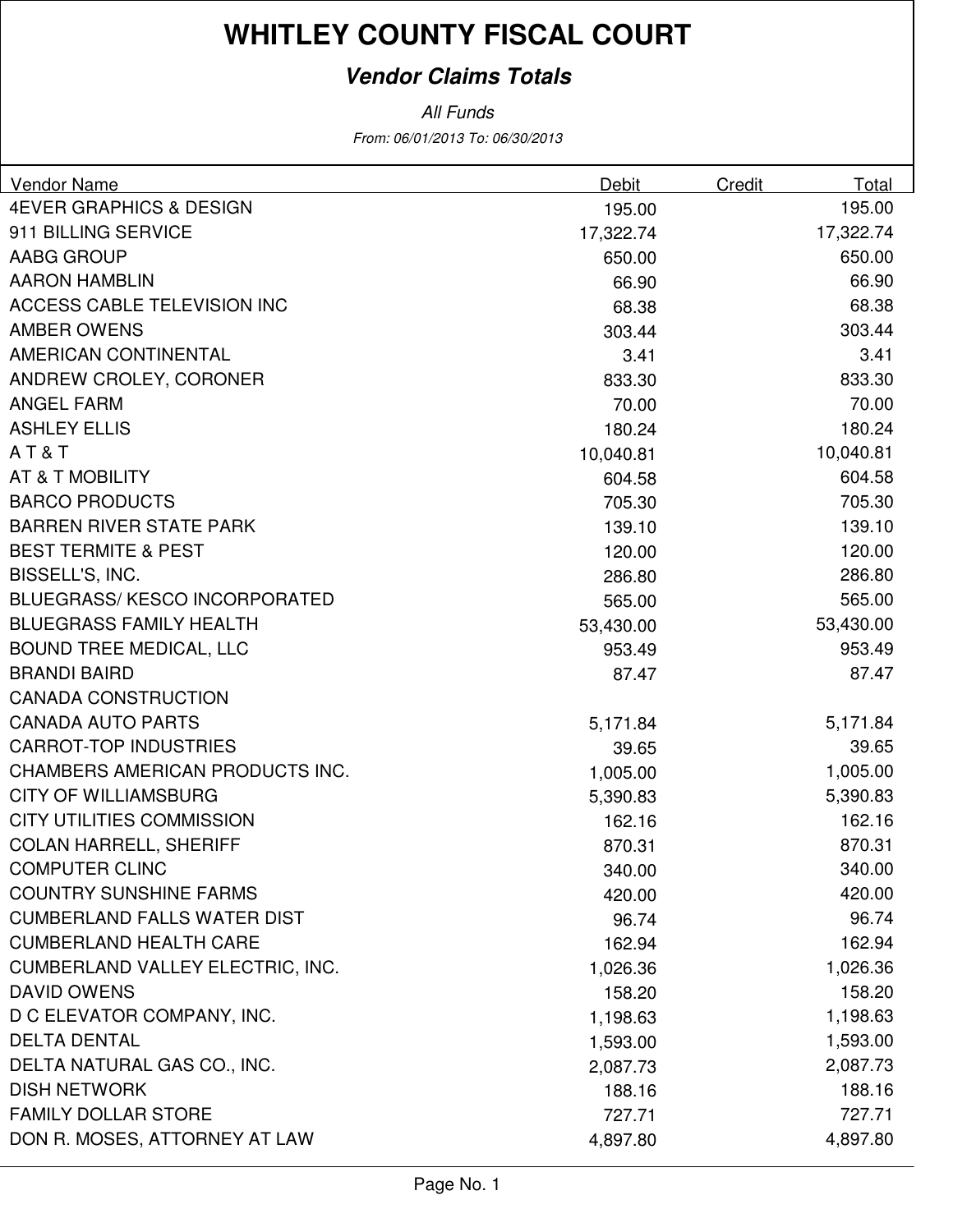#### **Vendor Claims Totals**

| <b>Vendor Name</b>                     | <b>Debit</b> | <b>Credit</b> | Total      |
|----------------------------------------|--------------|---------------|------------|
| <b>EDDIE HILL</b>                      | 213.00       |               | 213.00     |
| ELMO GREER & SONS, INC.                | 319,042.90   |               | 319,042.90 |
| EMCON HOME GUARD, INC.                 | 1,570.00     |               | 1,570.00   |
| <b>EMERGENCY MEDICAL PRODUCTS, INC</b> | 869.90       |               | 869.90     |
| <b>EMLYN VFD</b>                       | 500.00       |               | 500.00     |
| <b>ESTHER HARRIS</b>                   | 543.20       |               | 543.20     |
| <b>EVELYN McCULLAH</b>                 | 18.10        |               | 18.10      |
| <b>EZ COUNTRY</b>                      | 425.00       |               | 425.00     |
| <b>FALLS FORD</b>                      | 56.90        |               | 56.90      |
| <b>FELICIA FORE</b>                    | 92.66        |               | 92.66      |
| FIRST CLASS TRUCK & AUTO REPAIR, LLC   | 2,781.60     |               | 2,781.60   |
| <b>FLEETONE</b>                        | 18,717.18    |               | 18,717.18  |
| <b>G &amp; K SERVICES, INC</b>         | 2,229.18     |               | 2,229.18   |
| G & C SUPPLY CO. INC.                  | 188.82       |               | 188.82     |
| <b>G &amp; E DRIVE-IN</b>              | 356.56       |               | 356.56     |
| <b>GREEN BOILER TECHNOLOGIES</b>       | 1,417.00     |               | 1,417.00   |
| <b>HARDEE'S</b>                        | 110.00       |               | 110.00     |
| HINKLE CONTRACTING CORPORATION         | 16,796.96    |               | 16,796.96  |
| <b>HOBART CORP</b>                     | 1,266.35     |               | 1,266.35   |
| <b>HOLSTON GASES</b>                   | 2,316.78     |               | 2,316.78   |
| <b>HUDSON MATERIALS</b>                | 1,905.88     |               | 1,905.88   |
| HUMANA HEALTH PLAN INC                 | 188.37       |               | 188.37     |
| <b>HUMANA GOLD CHOICE PLANS</b>        | 914.51       |               | 914.51     |
| <b>HOMETOWN IGA #57</b>                | 672.58       |               | 672.58     |
| <b>INTERACT PUBLIC SAFETY SYSTEMS</b>  | 17,020.00    |               | 17,020.00  |
| <b>JAMIE FUSON</b>                     | 197.75       |               | 197.75     |
| <b>JERRY LEACH</b>                     | 50.00        |               | 50.00      |
| <b>JIMMY BATES</b>                     | 650.00       |               | 650.00     |
| <b>JONES MARKET GROCERY</b>            | 559.80       |               | 559.80     |
| <b>JOSH CRAWFORD</b>                   | 4,600.00     |               | 4,600.00   |
| <b>KELLWELL FOOD MANAGEMENT</b>        | 26,903.88    |               | 26,903.88  |
| KENNETH OR JOAN COBB                   | 14.98        |               | 14.98      |
| KU                                     | 12,446.54    |               | 12,446.54  |
| <b>KENWAY DISTRIBUTORS</b>             | 336.18       |               | 336.18     |
| <b>KIMBELL MIDWEST</b>                 | 325.95       |               | 325.95     |
| KNOX COUNTY UTILITIES COMMISSION       | 15.87        |               | 15.87      |
| KNOXVILLE CULLIGAN WATER               | 409.50       |               | 409.50     |
| KOORSEN PROTECTION SERVICE             | 829.95       |               | 829.95     |
| KY COAL COUNTY COALITION, INC.         | 1,500.00     |               | 1,500.00   |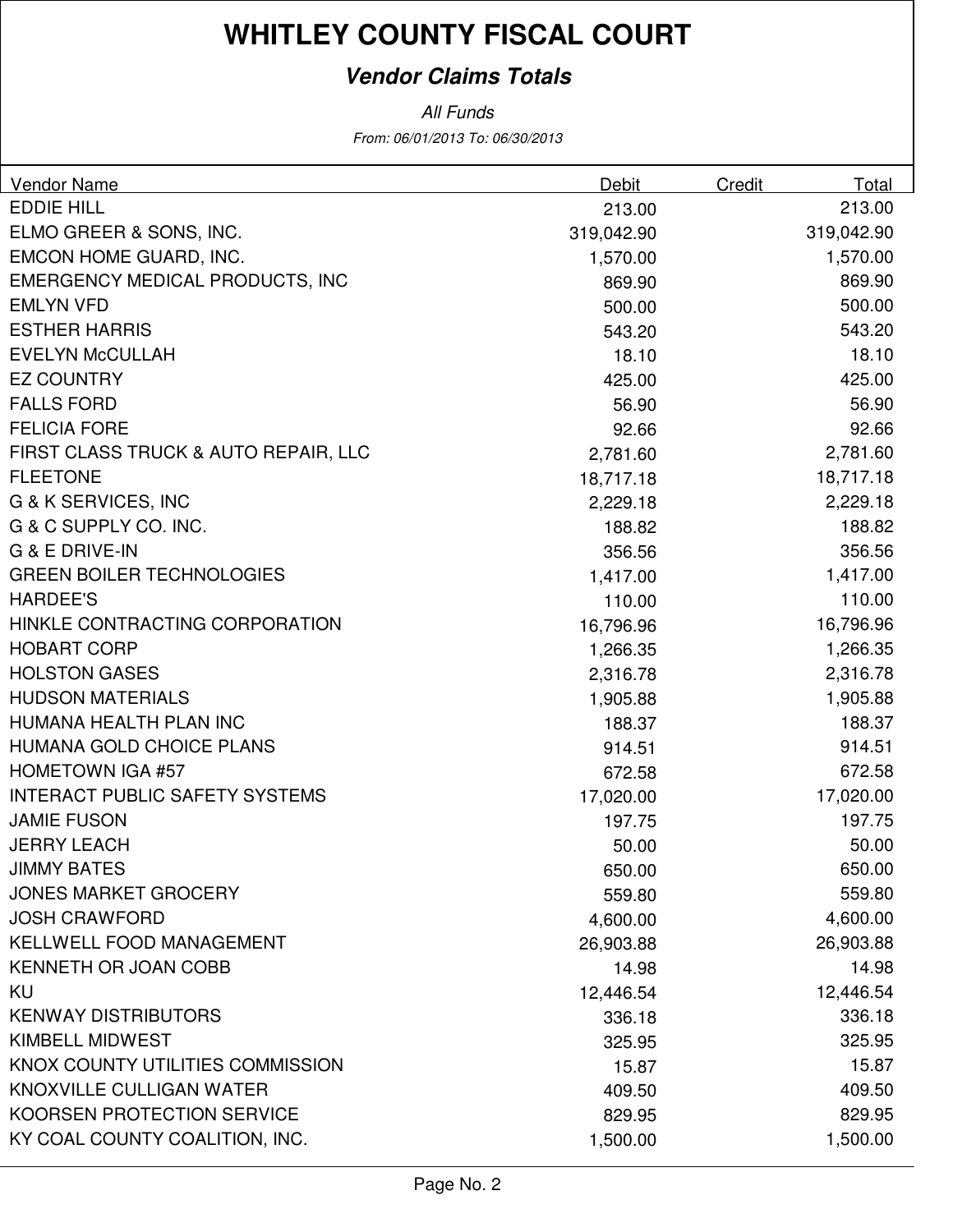#### **Vendor Claims Totals**

| <b>Vendor Name</b>                    | Debit     | Credit | Total     |
|---------------------------------------|-----------|--------|-----------|
| KY SPIRIT HEALTH PLAN                 | 154.00    |        | 154.00    |
| <b>KY SPRING WATER</b>                | 335.55    |        | 335.55    |
| <b>KENTUCKY STATE TREASURER</b>       | 130.00    |        | 130.00    |
| <b>LARRY HAMBLIN</b>                  | 7,800.00  |        | 7,800.00  |
| LIDA J. POWERS                        | 600.00    |        | 600.00    |
| <b>MORGAN TRUCK PARTS</b>             | 90.00     |        | 90.00     |
| <b>NEWS JOURNAL</b>                   | 602.89    |        | 602.89    |
| NEWTECH SYSTEMS, INC.                 | 360.00    |        | 360.00    |
| NI GOVERNMENT SERVICES, INC.          | 81.00     |        | 81.00     |
| <b>NORVEX SUPPLY</b>                  | 2,428.40  |        | 2,428.40  |
| PATTERSON CREEK VFD                   | 200.00    |        | 200.00    |
| PATTON CHESTNUT BINDER, INC.          | 3,385.00  |        | 3,385.00  |
| POFF CARTING SERVICE                  | 3,625.88  |        | 3,625.88  |
| PREFERRED LAB SERVICE                 | 850.00    |        | 850.00    |
| <b>QUALITY CARE AUTO SERVICE</b>      | 1,295.09  |        | 1,295.09  |
| <b>QUILL CORPORATION</b>              | 796.15    |        | 796.15    |
| <b>RALPH CHILDRESS</b>                | 10.00     |        | 10.00     |
| R. C. MILLER OIL CO                   | 8,732.56  |        | 8,732.56  |
| <b>ROGER WELLS</b>                    | 373.47    |        | 373.47    |
| <b>SANDRA HOKE</b>                    | 73.09     |        | 73.09     |
| SIMPLEX TIME RECORDER CO.             |           |        |           |
| SIMPLEX GRINNELL LP                   | 1,790.00  |        | 1,790.00  |
| SOUTHEASTERN EMERGENCY EQUIP.         | 732.53    |        | 732.53    |
| SONITROL OF LEXINGTON                 |           |        |           |
| SOUTHERN KY CHAMBER OF COMMERCE, INC. | 600.00    |        | 600.00    |
| SOUTHEASTERN KY MAINTENANCE           | 225.00    |        | 225.00    |
| SOUTHERN HEALTH PARTNERS              | 20,142.20 |        | 20,142.20 |
| SOUTHERN REBINDING, INC.              | 1,077.16  |        | 1,077.16  |
| SOUTHERN SOURCE INC                   | 410.17    |        | 410.17    |
| <b>STATE FARM INSURANCE</b>           | 645.30    |        | 645.30    |
| STERICYCLE, INC.                      | 1,337.80  |        | 1,337.80  |
| <b>STEVE LUNDY</b>                    | 211.82    |        | 211.82    |
| <b>SUBWAY</b>                         | 376.86    |        | 376.86    |
| <b>SUPERIOR PROTECTION</b>            | 110.63    |        | 110.63    |
| <b>SUTTONS KWIK WASH</b>              | 101.50    |        | 101.50    |
| SUTTONS WELDING & GENERAL REPAIR      | 175.00    |        | 175.00    |
| <b>SWACK</b>                          | 50.00     |        | 50.00     |
| TASTE OF THE COUNTRY                  | 271.80    |        | 271.80    |
| <b>TEKS WORK</b>                      | 100.00    |        | 100.00    |